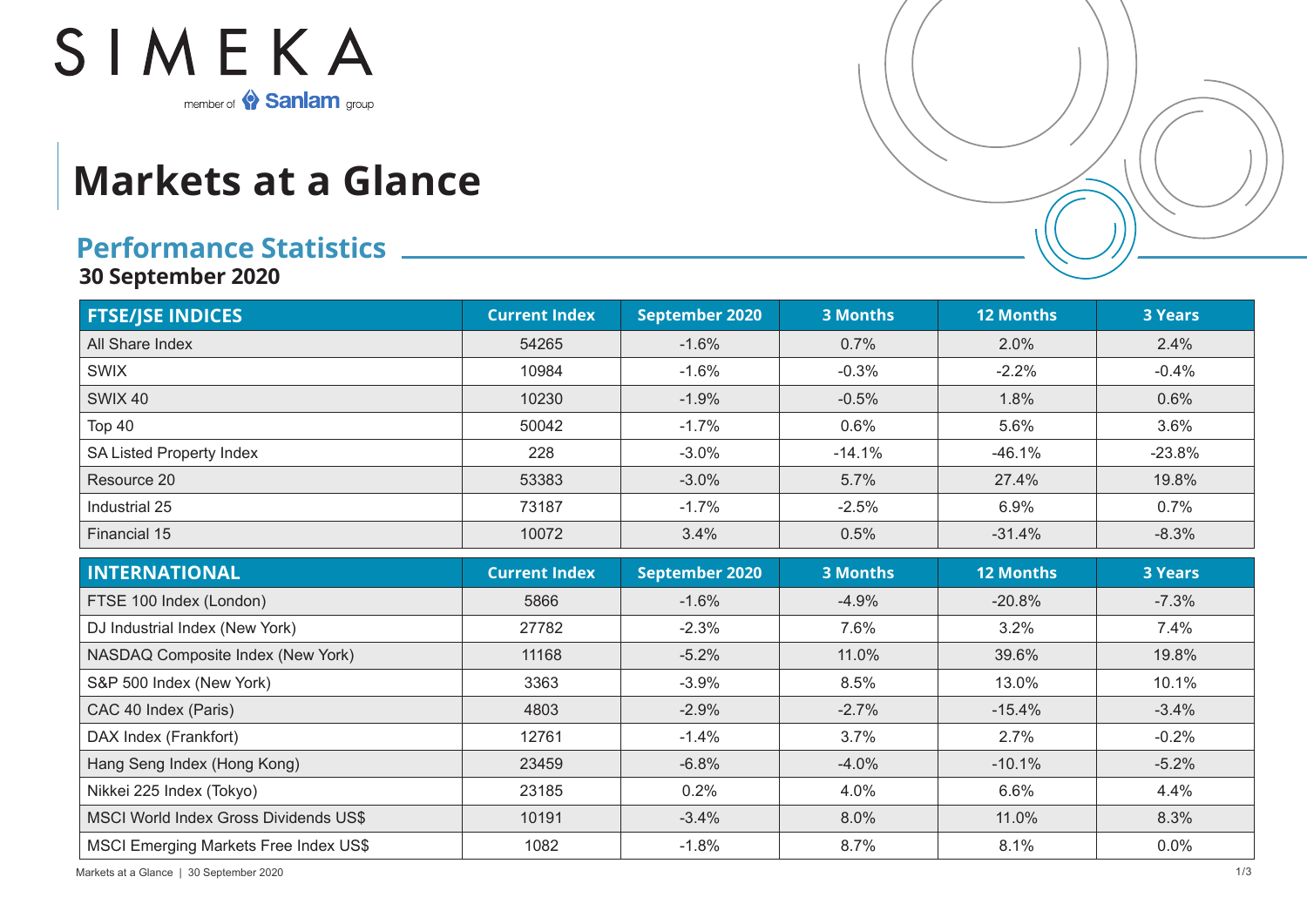| <b>FIXED INTEREST</b> | September 2020 | 3 Months | <b>12 Months</b> | <b>3 Years</b> |
|-----------------------|----------------|----------|------------------|----------------|
| <b>ALBI</b>           | 0.0%           | 1.5%     | 3.6%             | 7.3%           |
| <b>STeFI</b>          | 0.3%           | $.2\%$   | 6.2%             | 6.9%           |
|                       |                |          |                  |                |
| <b>INFLATION</b>      | September 2020 | 3 Months | <b>12 Months</b> | <b>3 Years</b> |
| <b>CPI</b>            | 0.2%           | 2.0%     | 3.1%             | 4.1%           |

Note: Inflation figures have a one month lag period.

| <b>EXCHANGE RATES</b>    | 30 September 2020  | <b>31 August 2020</b> | 30 June 2020       | 30 September 2019  | 30 September 2017  |
|--------------------------|--------------------|-----------------------|--------------------|--------------------|--------------------|
| ZAR/US\$                 | R <sub>16.76</sub> | R <sub>16.94</sub>    | R <sub>17.35</sub> | R <sub>15.14</sub> | R <sub>13.55</sub> |
| ZAR/EUR                  | R19.64             | R20.22                | R <sub>19.50</sub> | R <sub>16.50</sub> | R <sub>16.01</sub> |
| ZAR/GBP                  | R21.65             | R22.64                | R21.52             | R <sub>18.61</sub> | R <sub>18.03</sub> |
| <b>COMMODITIES</b>       | 30 September 2020  | <b>31 August 2020</b> | 30 June 2020       | 30 September 2019  | 30 September 2017  |
| Gold US\$/oz             | \$1,886.90         | \$1,957.35            | \$1,768.10         | \$1,485.30         | \$1,283.10         |
| Platinum US\$/oz         | \$884.00           | \$930.00              | \$814.00           | \$900.00           | \$920.00           |
| Oil (Brent) US\$/barrel  | \$42.30            | \$45.28               | \$41.27            | \$60.78            | \$56.79            |
| <b>INTEREST RATES</b>    | 30 September 2020  | <b>31 August 2020</b> | 30 June 2020       | 30 September 2019  | 30 September 2017  |
| <b>SA REPO RATE</b>      | 3.50%              | 3.50%                 | 3.75%              | 6.50%              | 6.75%              |
| <b>ECB INTEREST RATE</b> | $0.00\%$           | $0.00\%$              | $0.00\%$           | $0.00\%$           | $0.00\%$           |
| US FEDERAL RATE          | 0.25%              | 0.25%                 | 0.25%              | 2.00%              | 1.25%              |

Note: Information stated as at the date indicated.